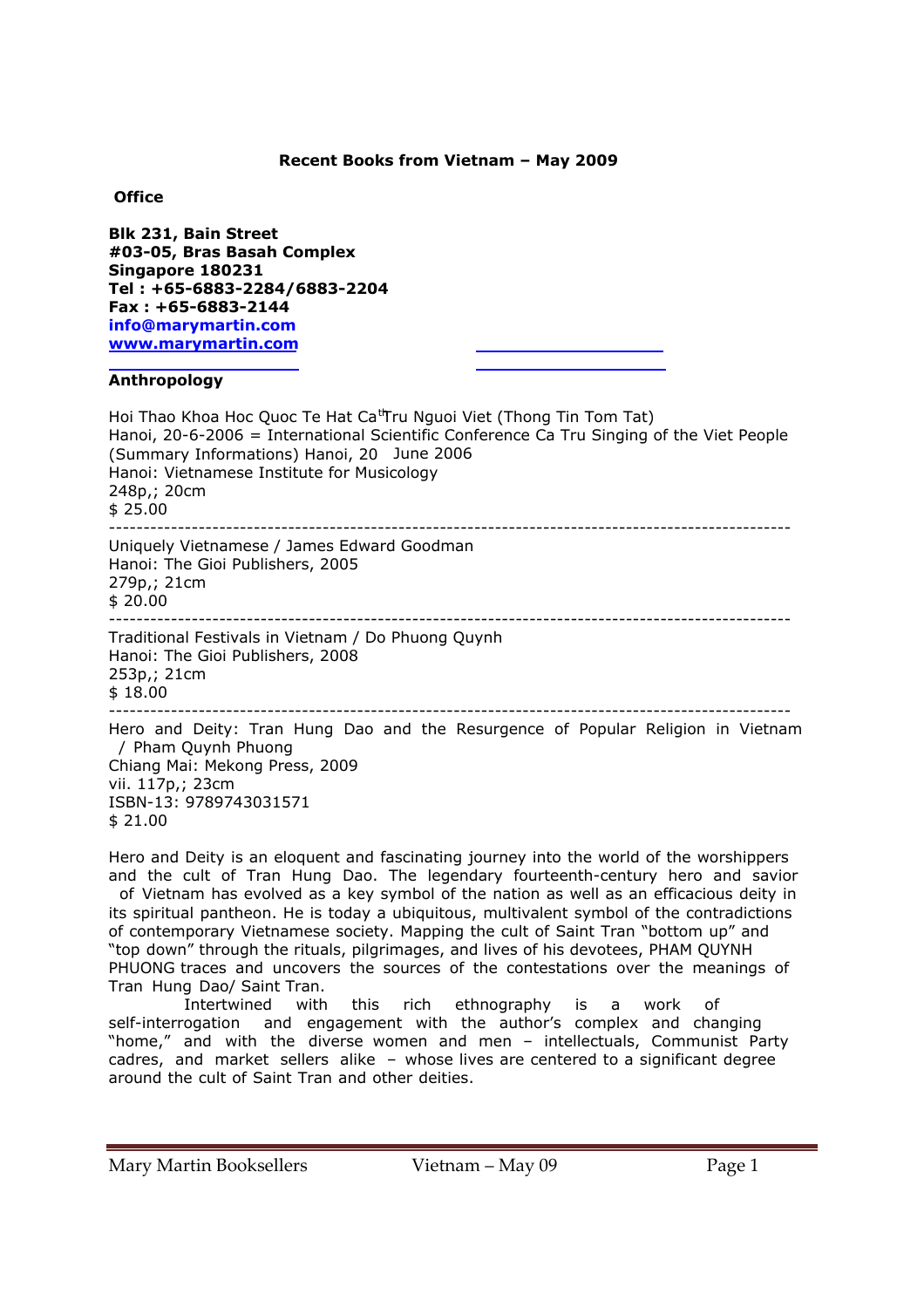For specialists, this book is a tremendous contribution to the ethnography of Vietnam, cultural studies, and Asian studies. For the general reader, it is an original and stimulating introduction to contemporary Vietnamese society. ---------------------------------------------------------------------------------------------------

Vignettes of French Culture in Hanoi Hanoi: The Gioi Publishers, 2008 51p,; 21cm \$ 10.00 ---------------------------------------------------------------------------------------------------

Nouvelles de Hanoi = Ky uc Ha Noi Hanoi: Editions the Gioi, 2008 vi. 264p,; 20cm Bilingual Vietnamese & French \$ 15.00 ---------------------------------------------------------------------------------------------------

### **Architecture**

Hanoi Architecture: An Informal Notebook of a Jumble City / Mai The Nguyen Hanoi; Science and Technics Publishing House 118p,; 21cm ISBN-13: 9786046700012  $$25.00$ ---------------------------------------------------------------------------------------------------

## **Art**

Viet Duoi Anh Den Dau = Under the light of an oil lamp / Bui Xuan Phai Hanoi: Y Ngoc Design, 2008 249p,; 16cm Bilingual English & Vietnamese \$ 30.00 Art Book --------------------------------------------------------------------------------------------------- Con Duong Hoi Hoa = An Artistic Journey / Bui Xuan Phai Hanoi: Y Ngoc Design, 2008 323p,; 16cm Bilingual English & Vietnamese \$ 35.00 --------------------------------------------------------------------------------------------------- Hoang Dinh Tai: Son mai Lacquer Hanoi: Fine Arts Publishing House, 2008 28p,; 30cm \$ 15.00 --------------------------------------------------------------------------------------------------- Gom Su Thoi Thanh Co Nien Hieu Nha Vua = The Qing Dynasty's Ceramics with Imperial Mark 1644 – 1911 Hanoi: National Museum of Vietnamese History, 2008 219p,; 30cm ISBN-13: 8936032680045 (HB) Bilingual English - Vietnamese \$ 60.00 --------------------------------------------------------------------------------------------------- Gom Su Trong Nam Con Tau Co O Vug Bien Viet Nam = Ceramics on Five Shipwrecks off the Coast of Viet Nam / Nguyeh Dinh Chien & Pham Quoc Quan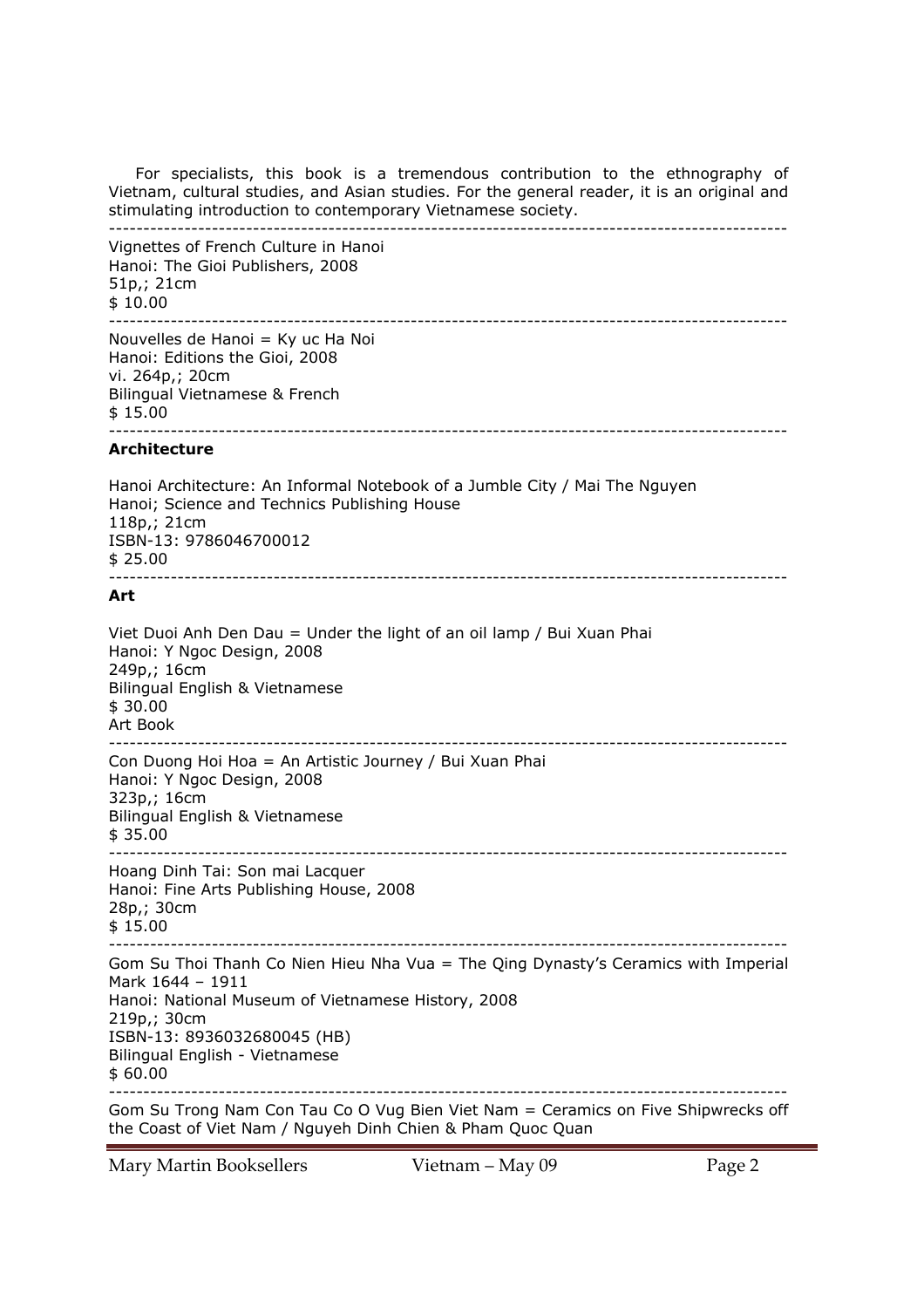Hanoi: National Museum of Vietnamese History, 2008 435p,; 30cm ISBN-13: 8936032680052 (HB) Bilingual English - Vietnamese \$ 90.00 ---------------------------------------------------------------------------------------------------

Art of Vietnam / Catherine Noppe & Jean-Francois Hubert New York: Parkstone Press Ltd, 2003 271p,; 33cm ISBN-13: 9781859958605 \$ 55.00

Since the foundation of the Au Lac kingdom three centuries ago – famous for their bronze drums and their magnificient artilleries – until the works of the painters from the Ecole des Beaux-Arts of Indochina, created in Hanoi in 1925, the arts of Vietnam have been marked by its profoundly original cultures and the fusion between Asia and the Occident. The modern Vietnamese civilization has therefore inherited a very rich and multifaceted history.

--------------------------------------------------------------------------------------------------- Xe Keo – Xe Dap – Xich Lo O Viet Nam Pousse – Pousse Bicyclette Cyclo Pousse = Richshaw Bicycle Pedicab in Vietnam Hanoi: VNA Publishing House, 2007 123p,; 20cm English – Vietnamese – French language \$ 20.00 --------------------------------------------------------------------------------------------------- To Ngoc Van To Ngoc Thanh = Nude Paintings and Graphics / Vu Minh Ngoc (Ed) Hanoi: Fine Arts Publishing House, 2008 119p,; 26cm Bilingual English & Vietnamese  $$40.00$ --------------------------------------------------------------------------------------------------- Trienh Lam Tranh Son Dau Viet Nam – 2008 = Vietnamese Oil Paintings Exhibition Hanoi: The Ministry of Culture, Sports and Tourism, 2008 184p,; 26cm \$ 45.00 --------------------------------------------------------------------------------------------------- Ha Noi Nghin Nam Van Hien = Hanoi A Millennium of Culture / Phong Bien tap (Ed) Hanoi: VNA Publishing House, 2008 103p,; 25cm \$ 25.00 --------------------------------------------------------------------------------------------------- Thuong ngoan do su ki kieu thoi Nguyen  $1802-1945$  = Appreciating the Custom-made Pattern Porcelains during the Nguyen Dynasty / Tran Dinh Son Hanoi: Nha Xuat Ban Van Nghe 254p,; 26cm Bilingual English – Vietnamese  $$90.00$ ---------------------------------------------------------------------------------------------------

Nguyen Tu Nghiem: Trong suu tap Nguyen Thu Giang = In the Collection of Nguyen Thu Giang Hanoi: Fine Arts Publishing House, 2008 155p,; 27cm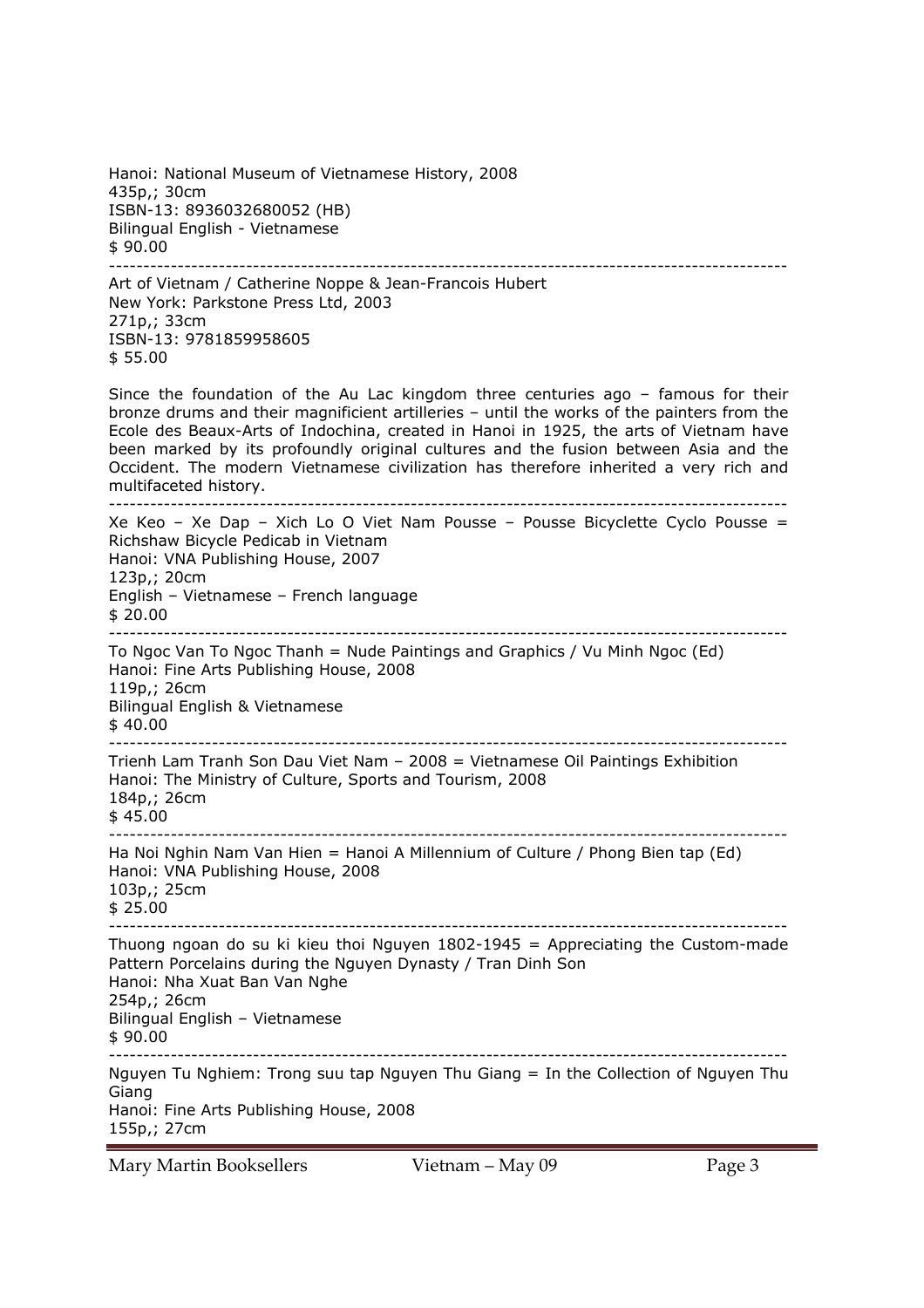\$ 90.00

--------------------------------------------------------------------------------------------------- My Thuat Viet Nam Thoi Ky Doi Moi = Vietnamese Fine Arts in the Doimoi Period Hanoi: Fine Arts Publishing House, 2008 187p,; 31cm Bilingual English and Vietnamese \$ 65.00 --------------------------------------------------------------------------------------------------- Hoi Hoa Son Dau Viet Nam = Vietnamese Oil Painting Hanoi: Fine Arts Publishing House, 2008 126p,; 31cm Bilingual English and Vietnamese \$ 60.00 --------------------------------------------------------------------------------------------------- Tu Lang Den Pho anh ky cua nguoi lang Lai Xa = From Village to Town: A photographic journal of Lai Xa villagers = Du village a la ville: Reportage photographic des villageois de Lai Xa Hanoi: Nha Xuat Ban the Gioi, 2008 114p,; 21cm \$ 15.00 --------------------------------------------------------------------------------------------------- **Cookery**  Halong Bay and the North-Eastern Sea / Dao Thanh Huyen & Linda Smith Hanoi: (s : n), 2008 59p,; 15cm A Vietnamese Collection of Gastronomic Journeys - 02 \$ 15.00 --------------------------------------------------------------------------------------------------- In the Heart of Hanoi / Dao Thanh Huyen & Linda Smith Hanoi: (s : n), 2008 59p,; 15cm A Vietnamese Collection of Gastronomic Journeys - 01 \$ 15.00 --------------------------------------------------------------------------------------------------- **Economics/Development Studies**  Vietnam Business Annual Report 2007: Labour and Human Resource Development / Do Quang Dung, Pham Thi Kim Hue et al Hanoi: National Political Publishing House, 2008 xviii. 162p,; 27cm \$ 30.00 --------------------------------------------------------------------------------------------------- The Vietnam Provincial Competitiveness Index 2008: Measuring Economic Governance for Private Sector Development Hanoi: Vietnam Competitiveness Initiative & Vietnam Chamber of Commerce & Industry, 2008 xvi. 128p,; 29cm VNCI Policy Paper # 13 \$ 35.00

--------------------------------------------------------------------------------------------------- Subsidy Policies of Vietnam: Impacts of WTO Accession (A Reference Book) Hanoi: National Political Publishing House, 2008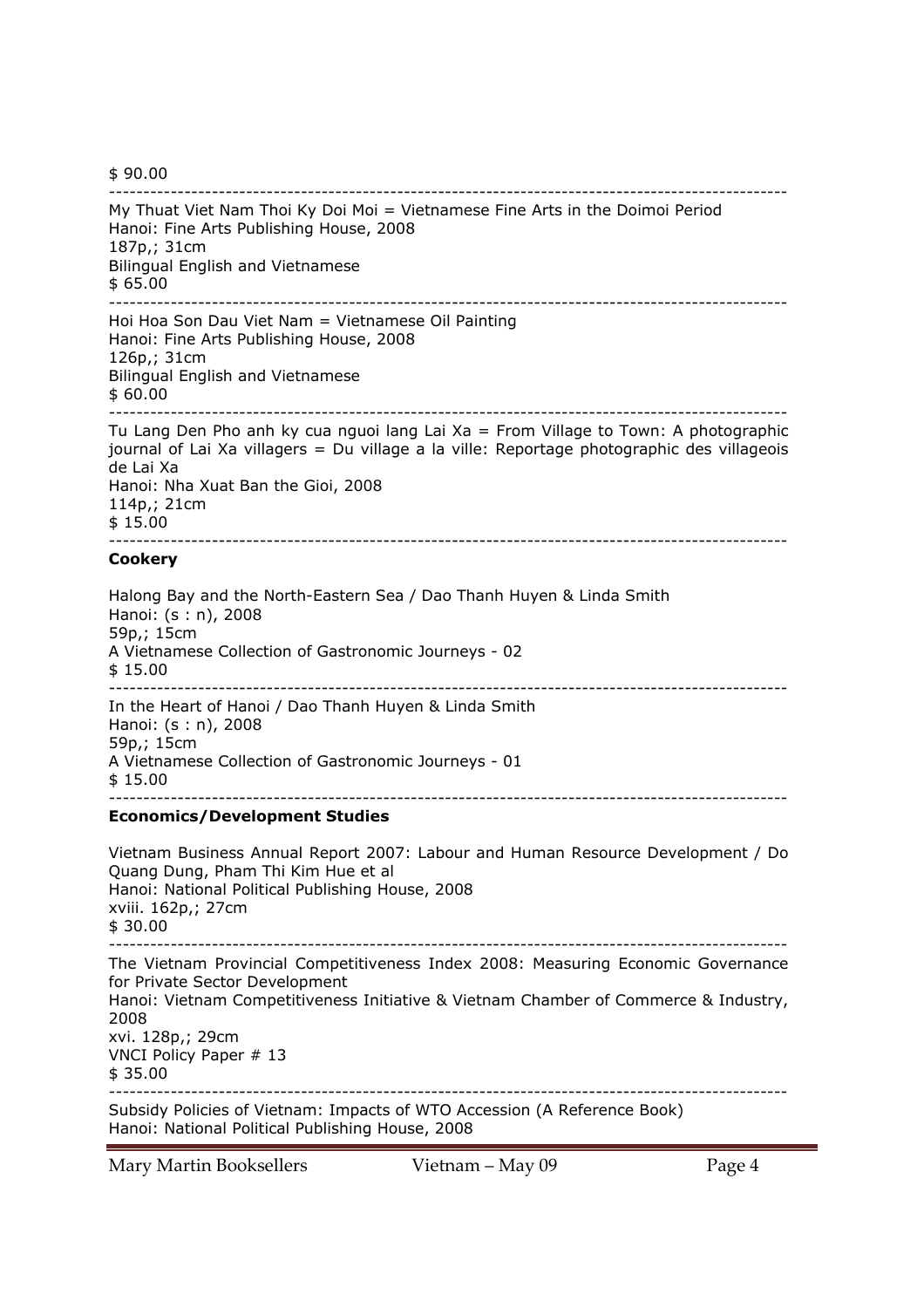192p,; 29cm \$ 30.00 --------------------------------------------------------------------------------------------------- Dac Diem Moi Truong Kinh Doanh O Viet Nam Ket Qua Dieu Tra Doanh Nghiep Nho Va Vua Nam 2007 = Characteristics of the Vietnamese Business Environment Evidence from a SME Survey in 2007 Hanoi: Nha Xuat Ban Tai Chinh, 2008 143p,; 29cm \$ 25.00 --------------------------------------------------------------------------------------------------- Kinh Te Viet Nam Thuong Mai Va Dau Tu (1988 -2008) = Vietnam Economic Trade and Investment (1988 – 2008) Hanoi: Tap Chi Truong Mai, 2008 719p,; 27cm \$ 40.00 --------------------------------------------------------------------------------------------------- Trade and Investment of Vietnam: Facts and Figures Hanoi: Vietnam Trade Promotion Agency, 2007-2008 128p,; 21cm \$ 12.00 --------------------------------------------------------------------------------------------------- Forms of Engagement Between State Agencies & Civil Society Organizations in Vietnam: Study Report Hanoi: (s : n), 2008 63p,; 30cm  $$6.00$ --------------------------------------------------------------------------------------------------- International NGO Partnerships for Development : An overview of information-sharing and co-ordination through the INGO Working Groups during 2008 Hanoi: VUFO-NGO Resource Centre, 2008 49p,; 30cm \$ 5.00 --------------------------------------------------------------------------------------------------- Hop Tac Phat Trien Giao Thong Van Tai Viet Nam – Nhat Ban = Vietnam – Japan Cooperation for Transport Development / Nguyen Van Nhan, Khuc Nguyet Hao et al (Eds.) Hanoi: Publishing House of Transport, 2008 98p,; 22 by 31cm English, Vietnamese & Japanese \$ 18.00 --------------------------------------------------------------------------------------------------- Doanh Nghiep Viet Nam Va 5 Thi Truong Xk Lon = Vietnam Businesses and 5 Big Export Markets Hanoi: Nha Xuat Ban Van Hoa – Thong Tin, 2008 204p,; 30cm Vietnamese & English  $$40.00$ --------------------------------------------------------------------------------------------------- **Environment**  Checklist of Dragonfly from Vietnam / Do Manh Cuong & Dang Thi Thanh Hoa Hanoi: Vietnam National University Publisher, 2007 181p,; 21cm

\$ 18.00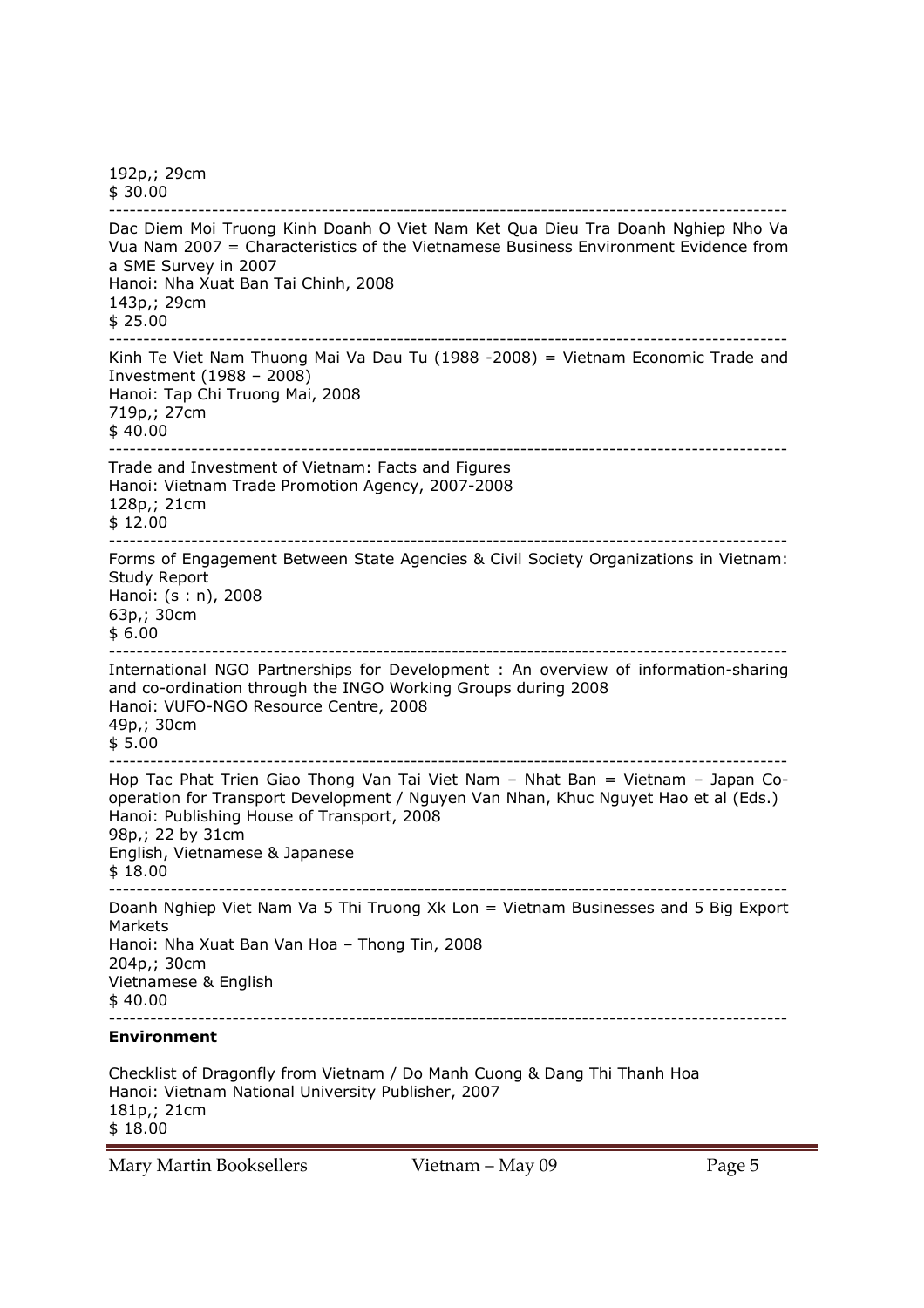# ---------------------------------------------------------------------------------------------------

#### **General**

Quan Thanh Temple in Hanoi / Members of Hanoi Group, Friends of Vietnam Heritage Hanoi: The Gioi Publishers, 2002 51p,; 21cm  $$7.00$ --------------------------------------------------------------------------------------------------- Hanoi Guide Hanoi; Hanoi International Women's Club, 2008 250p,; 19cm \$ 35.00 --------------------------------------------------------------------------------------------------- **History**  Britain in Vietnam: Prelude to Disaster, 1945-46 / Peter Neville UK: Routledge, 2008 250p,; 234 x 156 ISBN-13: 9780415358485 (HB) \$ 12.00 A study of the circumstances leading to British intervention in Vietnam in 1945, and the course and consequences of this intervention --------------------------------------------------------------------------------------------------- The Central Highlands: A North Vietnamese Journal of Life on the Ho Chi Minh Trail 1965-1973 / Le Cao Dai 2<sup>nd</sup> Edition Hanoi: The Gioi Publishers, 2008 vii. 527p,; 21cm Memoirs of War  $$25.00$ --------------------------------------------------------------------------------------------------- Hoan Kiem Lake: Its Legends and Temples Hanoi: The Gioi Publishers, 2008 47p,; 21cm \$ 10.00 --------------------------------------------------------------------------------------------------- The Ho Chi Minh Trail / Hoang Khoi Hanoi: The Gioi Publishers, 2002 109p,; 21cm \$ 10.00 --------------------------------------------------------------------------------------------------- Cuoc Chien Tranh Giai Phong = The War of Liberation / Hoang Dinh Long Hanoi: The Gioi Publishers, 2008 59p,; 21cm Tales of Vietnam – Truyen Vietnam Bilingual English & Vietnamese \$ 8.00 --------------------------------------------------------------------------------------------------- Trieu Dai Nha Ly = The Ly Dynasty / Hoang Dinh Long Hanoi: The Gioi Publishers, 2008 59p,; 21cm Tales of Vietnam – Truyen Vietnam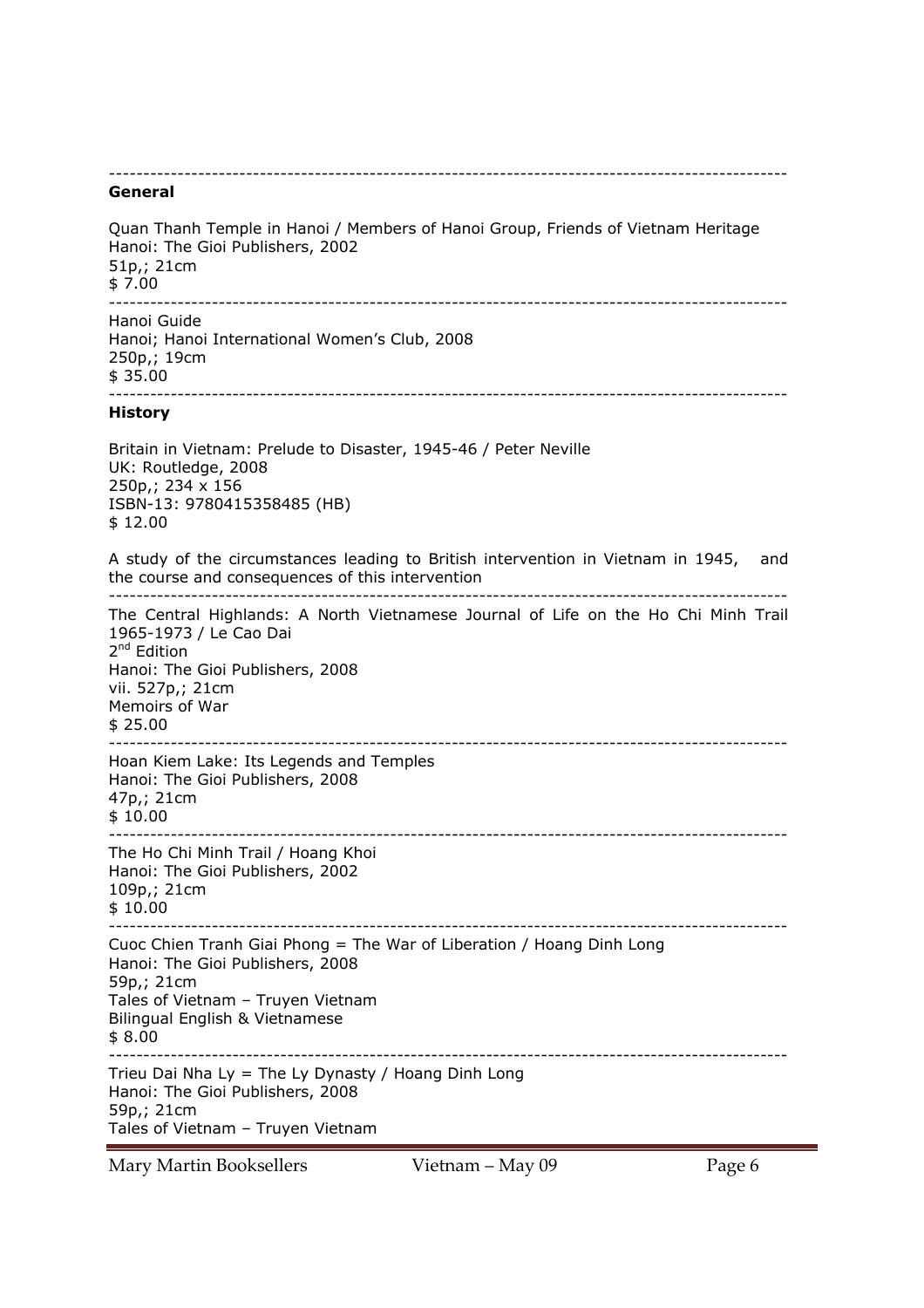Bilingual English & Vietnamese \$ 8.00

---------------------------------------------------------------------------------------------------

Ngay Xua Ngay Xua = Long, Long Ago / Hoang Dinh Long Hanoi: The Gioi Publishers, 2008 59p,; 21cm Tales of Vietnam – Truyen Vietnam Bilingual English & Vietnamese \$ 8.00

Today, the Socialist Republic of Vietnam has no king or queen on the throne. But before 1945, the kings (or the queens) who ruled the nation during the same dynasty shared the same surname. The country has called itself by many names in the past, including Van Lang, Au Lac, Van Xuan, Dai Co Viet, Dai Viet, Dai Ngu, Dai Nam. However, Viet has been the longest-existing name.

--------------------------------------------------------------------------------------------------- Nguyen Van Linh: Tong Bi thu thoi dau doi moi = Nguyen Van Linh: Party General Secretary of the Early Renewal Period / Nguyen Cuong Dung & Phung Thi My (Eds) Hanoi: VNA Publishing House, 2009 200p,; 26cm ISBN-13: 8935069202930 (HB) Bilingual English & Vietnamese  $$40.00$ --------------------------------------------------------------------------------------------------- Faces, Voices, and Lives: Experiences of a Director in Building a Museum for

Communities / Nguyen Van Huy & Margaret Barnhill Bodemer (Eds.) Hanoi: Nha Xuat Ban the Gioi, 2008 226p,; 24cm \$ 25.00

Museum and community relations, a new issue in many museums in Vietnam and throughout the world, are here discussed through various activities of the Vietnam Museum of Ethnology, on topics ranging from exhibitions and performances to educational and public programs. The forging of close relationships between the museum, cultural heritage and the community validates the significant social and cultural role of the museum. It also makes the VME an attractive and interesting place for the general public to visit. The emphasis on partnership between museums and communities has helped bring a spirit of renovation to museums in Vietnam over the last decade.

#### --------------------------------------------------------------------------------------------------- **Law**

Luat Bao Ve, Cham Soc Va Giao Duc Tre Em = Law on the Protection Care and Education of Children Hanoi: (s : n) 173p,; 19cm \$ 15.00 ---------------------------------------------------------------------------------------------------

### **Official Publications**

National Health Account Implementation in Vietnam Period from 2020 – 2006 / Thuy Hang & Thuy Quynh (Eds) Hanoi: Statistical Publishing House, 2008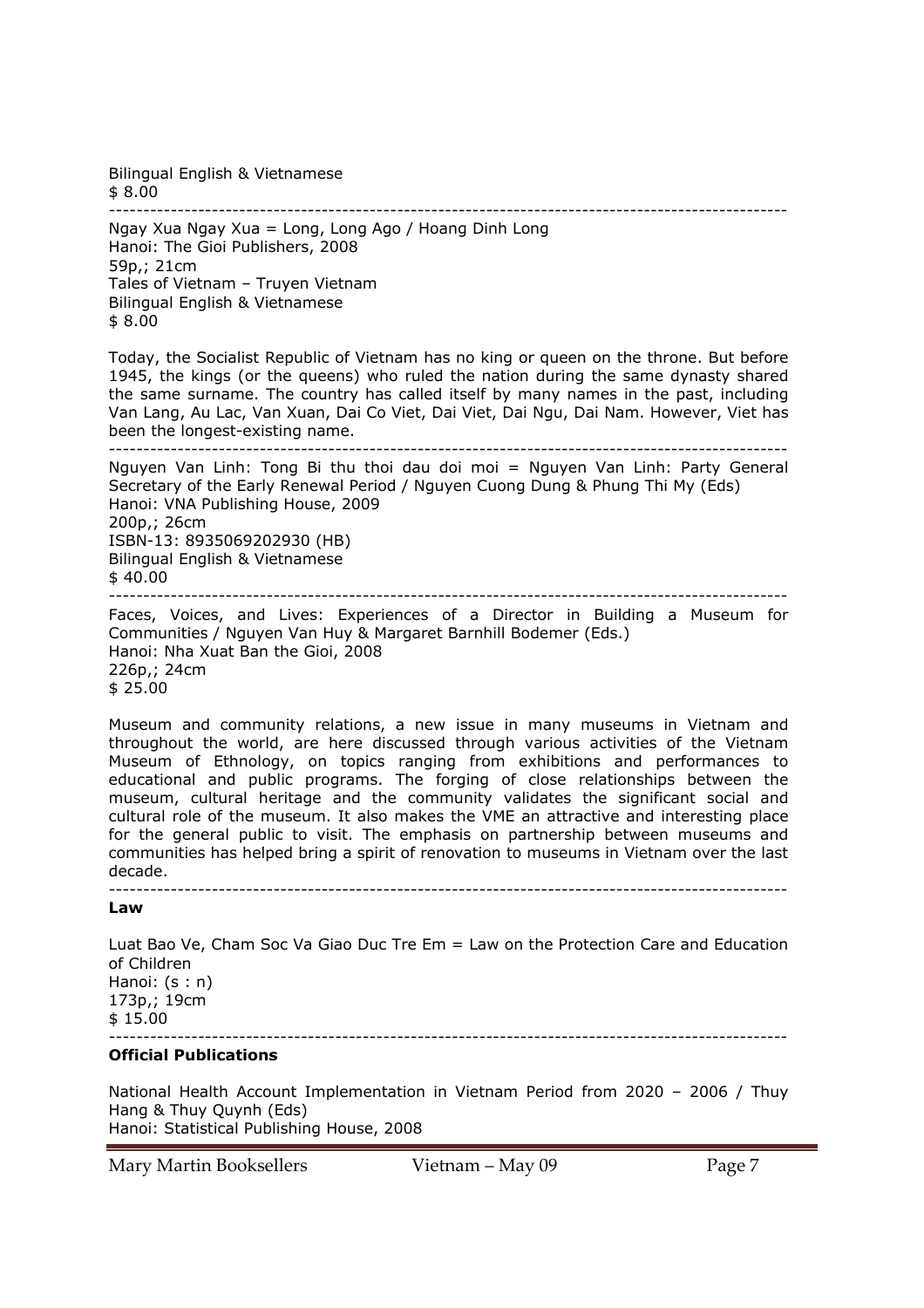195p,; 26cm \$ 30.00 --------------------------------------------------------------------------------------------------- Stabilizing Macroeconomic Development Maintaining Potential for Economic Growth: Government Report for the Consultative Group Meeting Hanoi, December 4-5, 2008 Hanoi; (s : n), 2008 55p,; 30cm \$ 18.00 --------------------------------------------------------------------------------------------------- Viet Nam Country Partnership Strategy 2007-2011 Hanoi : The World Bank in Vietnam iii. 1v. \$ 15.00 --------------------------------------------------------------------------------------------------- Dau Tu Nuoc Ngoai Tai Viet Nam 7 Nam Dau The Ky XXI = Foreign Direct Investment in Vietnam 7 Years at the Beginning of Century 21st Hanoi: Statistical Publishing House, 2008 530p,; 24cm \$ 30.00 --------------------------------------------------------------------------------------------------- ODA -15 Years of Cooperation and Development Hanoi: Minister of Planning and Investment, 2008 48p,; 30cm 2008 Special Edition \$ 15.00 --------------------------------------------------------------------------------------------------- Tai Nguyen Nang Luong & Khoang San Viet Nam = Vietnam's Mineral and Energy Resources Hanoi: Ministry of Industry and Trade, 2008 625p,; 30cm  $$40.00$ ---------------------------------------------------------------------------------------------------

**Politics** 

Pre-Communist Indochina / R B Smith UK: Routledge, 2008 208p,; 234 x156 ISBN-13: 9780415468053 (HB) \$ 120.00

This book explores the history of pre-Indochina, from the 1300s to the 1940s. It provides a full account of the forces that shaped its development, including China, European colonialism, and the development of nationalism in response to colonial rule.

- 1. Contrasting Political, Social and Intellectual Perspectives: A Comparison of Vietnam and England in the Fourteenth Century
- 2. England and Vietnam in the fifteenth and Sixteenth Centuries: An Essay in Historical Comparison
- 3. Thailand and Vietnam: Some Thoughts Towards a Comparative Historical Analysis
- 4. The Cycle of Confucianization in Vietnam
- 5. South East Asian Polities in Global Perspective 1590-1800
- 6. The Development of Opposition to French Rule in Southern Vietnam 1880-1940
- 7. An Introduction to Caodaism: Origins and Early History
- 8. An Introduction to Caodaism: Beliefs and Organization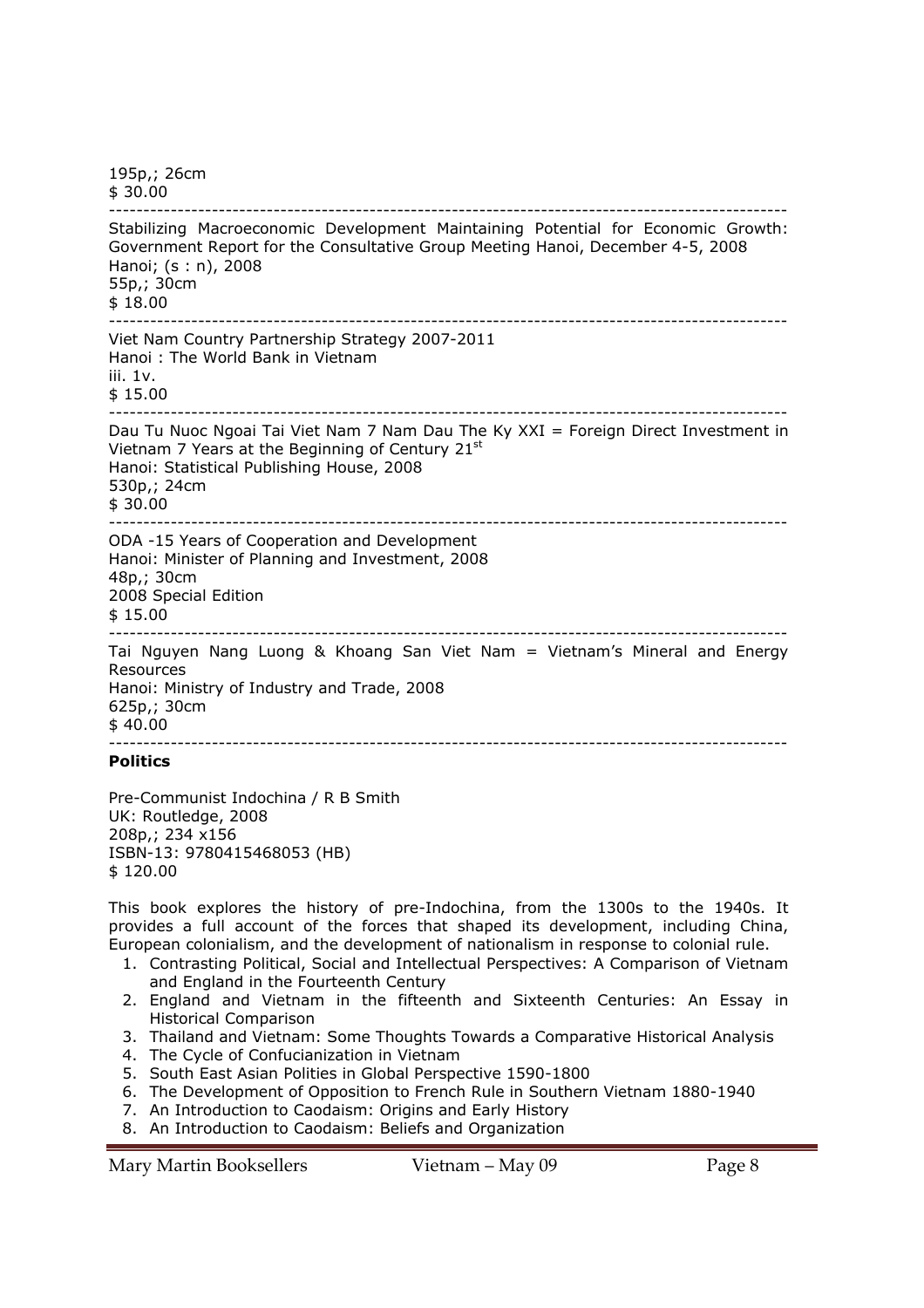9. Bui Quang Chieu and the Constitutionalist Party in French Cochinchina 1917-30 10. The Vietnamese Elite of French Cochinchina 1943

--------------------------------------------------------------------------------------------------- Communist Indochina / R B Smith UK: Routledge, 2008 272p,; 234 x 156 ISBN-13: 9780415468046(HB) \$ 130.00

Written by the late Ralph Smith, a highly respected historian of Asia, this book examines the history of communist Indochina, from the foundation of the Indochina Communist Party in 1929-30 to the end of the 1970s.

- 1. The Foundation of the Indochinese Communist Party, 1929-1930
- 2. The Japanese Period in Indochina and the Coup of 9 March 1945
- 3. The Vietnamese Revolution of August-September 1945: A South-East Asian Perspective
- 4. The Work of the Provisional Government of Vietnam, August-December 1945
- 5. China and Southeast Asia: The Revolutionary Perspective, 1951
- 6. The Tet Crisis of 1967-68 in Perspective
- 7. The International Setting of the Cambodia Crisis, 1969-1970
- 8. Cambodia in the Context of Sino-Vietnamese Relations

---------------------------------------------------------------------------------------------------

## **Women Studies**

Single Women in Vietnam / Le Thi Hanoi: The Gioi Publishers, 2008 vi. 162p,; 21cm \$ 15.00 ---------------------------------------------------------------------------------------------------

Everlasting Memories Hanoi: Women's Publishing House, 2008 203p,; 21cm \$ 15.00

The More than 200 items displayed in the Exhibition 'Everlasting Memories' at the Vietnamese Women's Museum tell moving stories about the unforgettable youth of thousands of Vietnamese girls and women, who devoted their lives to the liberation of the nation and the happiness of all people.

--------------------------------------------------------------------------------------------------- Women's Retirement Age in Vietnam: Gender Equality and Sustainability of the Social Security Fund Hanoi: Institute of Labour Science and Social Affairs, 2009 xii. 80p,; 25cm The World Bank  $$10.00$ --------------------------------------------------------------------------------------------------- Ganh Hang Rong Street Vendors Hanoi: Women's Publishing House, 2008 57p,; 20cm

Vietnamese Women's Museum \$ 8.00 ---------------------------------------------------------------------------------------------------